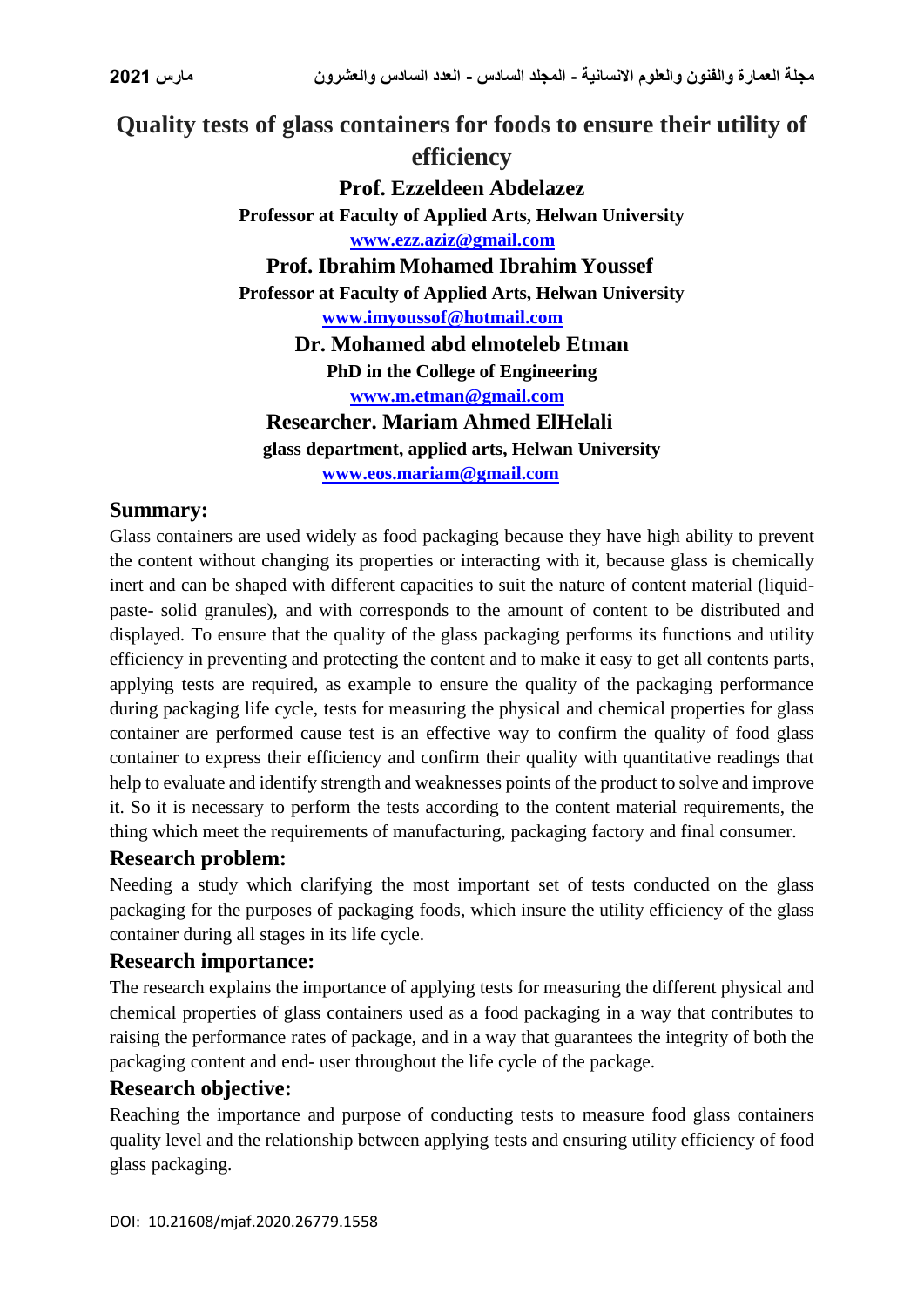## **Research imposition:**

Clarifying the role of test specifications in the product life cycle leads to increased activation of testing on glass containers to ensure their utility efficiency throughout their life cycle.

## **Research methodology:**

The research follows the descriptive analytical method.

# **1-Food glass packaging**

The food glass packaging is defined as a glass container used to contain foodstuff in its various states (liquid- semi liquid or pasty- solid or granules) and prevent food for long time, starting from the period of packaging and extending to the entire period of products validity till reaching to the final consumer and using the content through the different processes of transporting, storing and displaying. Glass containers used widely for packaging food because it is recyclable by up to 100% and chemically inert with most of food products.

There are many different types of glass containers in size and shape, but all of glass containers are included under one of two groups either jars or bottles, bottles always containing a neck neither jars and mainly used as a packaging for liquids in different viscosity.

# **2-Glass containers functions**

It's very important to choose glass packaging to suit the containing material to achieve the main aim from packaging to save the content, which guarantee achieving desired quality level, the role of glass containers towards content is clear as shown next;

#### **a- Containing food content**

It should be considered that the glass container is apple to contain the determined amount of content and to have a suitable closure if its more than one-time usage container. The task of containment is for the package to be able to transfer the volume of the foodstuff to be promoted from the packaging stage until it reaches the consumer's hand, while providing ease of extracting all parts of the material without losing it to pouring, for example as a result of the bad closing mechanism or the breakage and waste of the material during the various stages of transportation or even that the packaging has a shape that does not fit the nature of the viscosity of the content, making it difficult to extract its parts and lose it.

## **b- Protect and saving food content**

The glass is characterized by being a chemically inert substance that does not interact with foodstuffs, and the inner packaging surfaces can be treated to be more solid and chemically resistant. The role of the glass packaging in protecting the nutritional content is shown by reducing and preventing the damages that can occur throughout the life of the content, which starts from its packaging inside the packaging to the consumer's hand and using it throughout its shelf life, while preserving its properties not changing throughout its life. In addition to protecting the content, the packaging plays a role in preserving the nutritional content, preventing and reducing the change of biological properties, and the packaging is not a medium for the growth of bacteria or harmful substances inside it.

#### **c- Provide comfort and safety**

The glass packaging achieves comfort and safety during use when its diminutions are compatible with the dimensions of human hands, and it has the mean of safety in opening and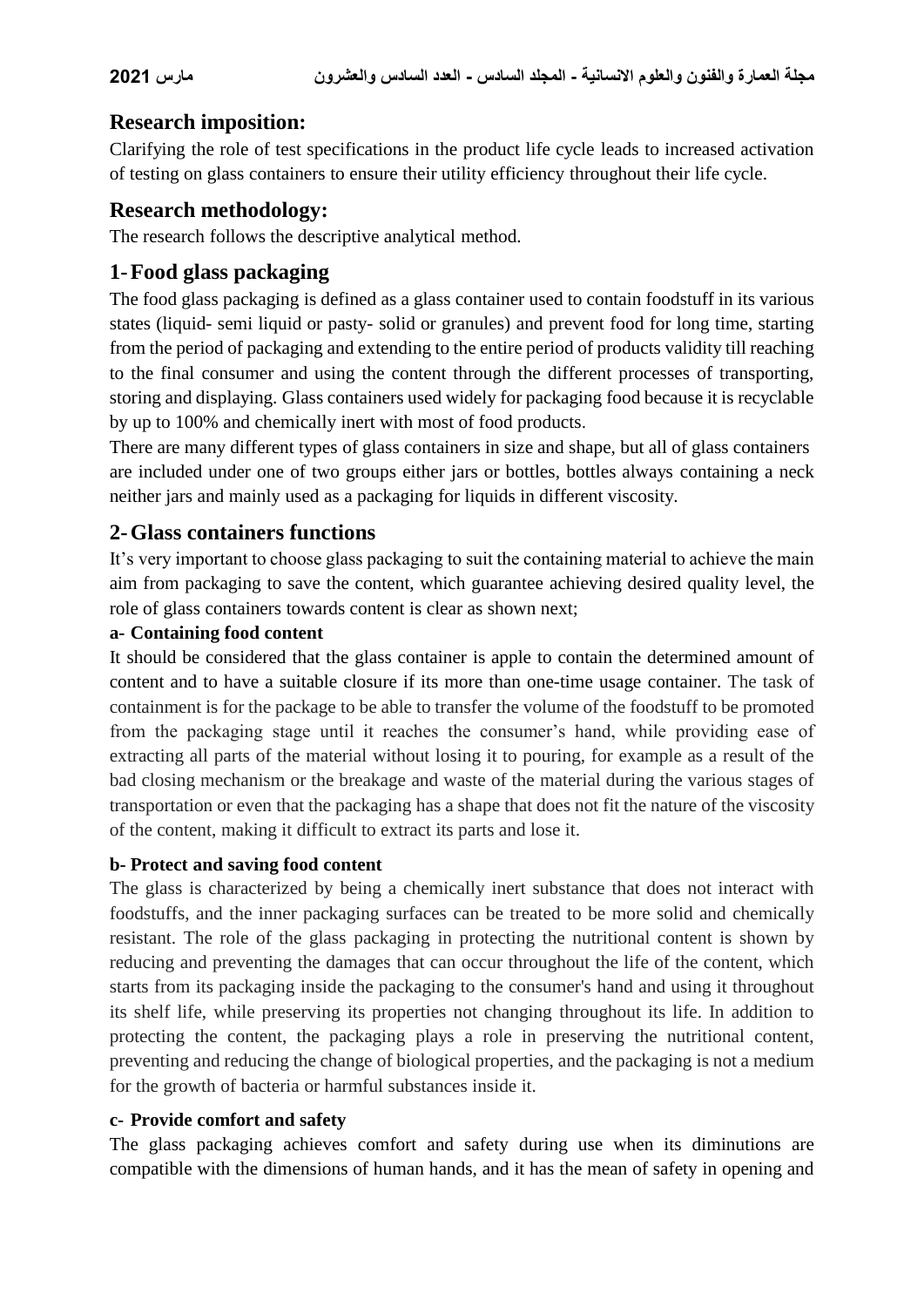closing without causing leakage of content, and does not cause any obstacles during the extraction of all parts of the content. The packaging also should have a suitable mechanical and chemical properties to withstand its utility and ensure protecting consumer from any dangerous that can happen.

#### **d- Sell product and reach information about it**

Glass packaging is the main display for the product, it is the first communication point between both of consumer and the content, at many times the container is the unknown seller which has the main role to convince the consumer to buy a product. A glass container has the label which contains all information needed of content and logo and any information that a producer needs to inform consumer about.

## **3-Food glass container lifecycle**

Life cycle of food glass container is defined as all stages that the glass packaging goes through to carry out the packing of foodstuffs starting from its manufacture and transfer to the packing factories for packaging, transporting, storing and stacking them on the shelves for display, up to the final consumer and leading to a period of use throughout the content period.

The glass container facing many types of stresses and shocks throughout its life, which require having an appropriate mechanical and chemical resistance to ensure utility efficiency during its lifecycle and that achieves by inspection during each stage of production and manufacturing and by applying tests which evaluate different characteristics to determine the efficiency of glass container during its life cycle.

## **4-Quality definition and quality assurance**

Quality is defined as the extent to which the specifications of a product or service match the required specifications, and they disappear with attributes of the same thing and can be measured, such as length, width, weight, proportions, and material properties, and that concept, according to the ISO 9000 system, as judging things as beautiful or good have not become sufficient, quality in its modern concept measures the extent of congruence in a quantitative way that can be read.

By applying the concept to the field of manufacturing glass containers for food preservation, we find that you must ensure the integrity of the package and its existence has been tested in accordance with the tests for applications specific to safety details, and when passing the packages for their testing that is a guarantee that does not accept the doubt that the packaging packages), the final consumer is included in this, they contribute to raising the marketing rates of the package and raising its price over its counterparts, as an inevitable result of raising the confidence rates of the package over others.

## **5-Tests role to ensure glass containers quality efficiency**

Several laboratory tests are conducted on food glass containers to test each of its physical properties to measure thermal, mechanical and chemical properties, tests that aim to confirm the integrity of the packaging and its content during use towards the factory and the final consumer. The following tests are the most important laboratory tests and the most applicable to glass containers for food, so as to ensure the efficient use of them throughout their life: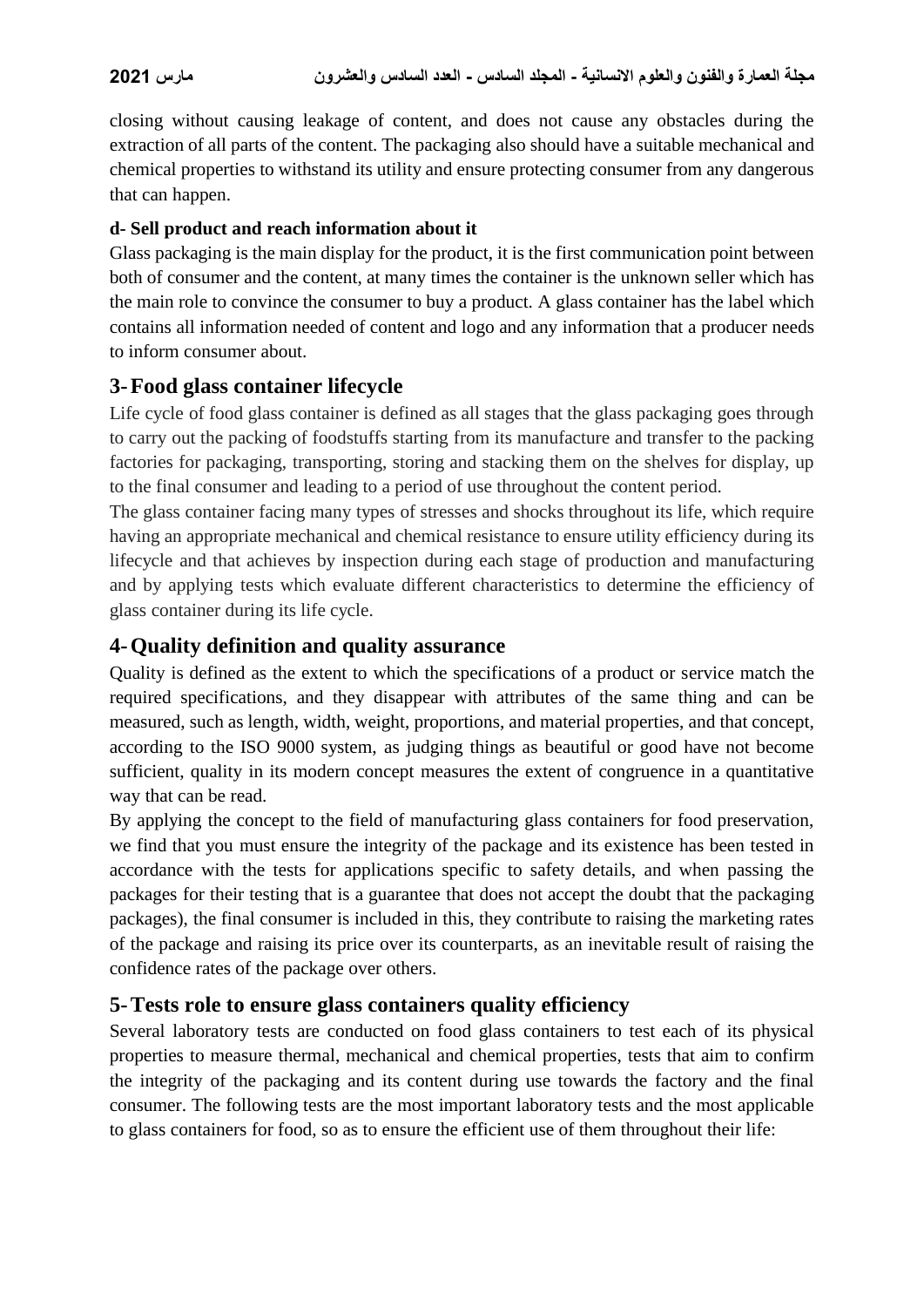#### **a- Glass containers Vertical load test**

This test is applies for knowing the amount of weight that the packaging bears in its vertical direction, which is useful in determining the maximum possible weight of the packages stacked on top of each other (before packing, after the packing stage and during the stages of transportation, storage and stacking on the shelves during display), ensuring that no breakage of the packages occurs as a result of overloading vertically and preserving material content from waste and on the user from avoiding the occurrence of risks as a result of breakage, which reduces damage to the packages and their content.

The vertical load resistance test applied according to the Egyptian standard specifications No. 2424/2007 and technically consistent with ISO 8113/2004, and the test device is a repeated disk, one is a base for fixing the package and the other is tightly touched to the mouth of the package and is able to generate the appropriate pressure or required legal test for it and with an accuracy of not less than 2.5%, the device should be provided with rubber, plastic or cardboard cushions to include an equal distribution of load on the nozzle of the package and to ensure that the metal does not come into direct contact with the surface of the package, which causes clear clarity from the actual result of the test and changes Pillows for each test. The test is carried out by installing the package on the base of the device in a vertical direction. Cushions are placed and pressure is gradually increased on the package at a recorded fixed rate as follows:

- Passing test: which is carried out in the event of ensuring the integrity of the packages according to the specifications that they apply from the limits and values of a pre-determined head bearing and by increasing the strength applied on the package so that they reach the specified value or to which the packs are to be tested and the discs are pulled when the force is reached and the test will produce a check not till break the packages.

- Total Increased Pressure Test: It is conducted in the case of wanting to know the maximum load that the package can carry and then to include it and the pressure is gradually increased on the packages until reaching the breakage of the packages has the subject of the test and the results are recorded and the average strength that was broken is calculated for all the packages under it and they are the maximum strength to be tested by the package under test, which determines the maximum weight that the package can withstand in the vertical direction.

#### **b- Glass containers inner pressure test**

This test aims to know the amount of pressure that the packaging can withstand without breaking or applying stresses on it, which is useful in packing foodstuffs under an emerging pressure at high temperatures. This test also aims to know the amount of increased pressure that the packaging can bear without breaking as a result of the expansion of carbon dioxide when changing the temperature of soft drinks, which creates differences in pressure on the walls of the inner packaging, and this test is concerned with bottles with a neck intended for filling soft drinks and on jars filled under variable pressure conditions or high temperatures, the test is carried out according to Egyptian Standard 2147/2006, which is technically compatible with ISO 7458/2004.

Test applies by filling containers with water so that the difference in temperature for the packaging and water is  $\pm$  5 ° C, pressure is applied to the container filled with water and kept under pressure for a period of  $(60 \pm 2)$  seconds and the package passes the test if you bear the specified pressure throughout the period without a break or cracks, either increased pressure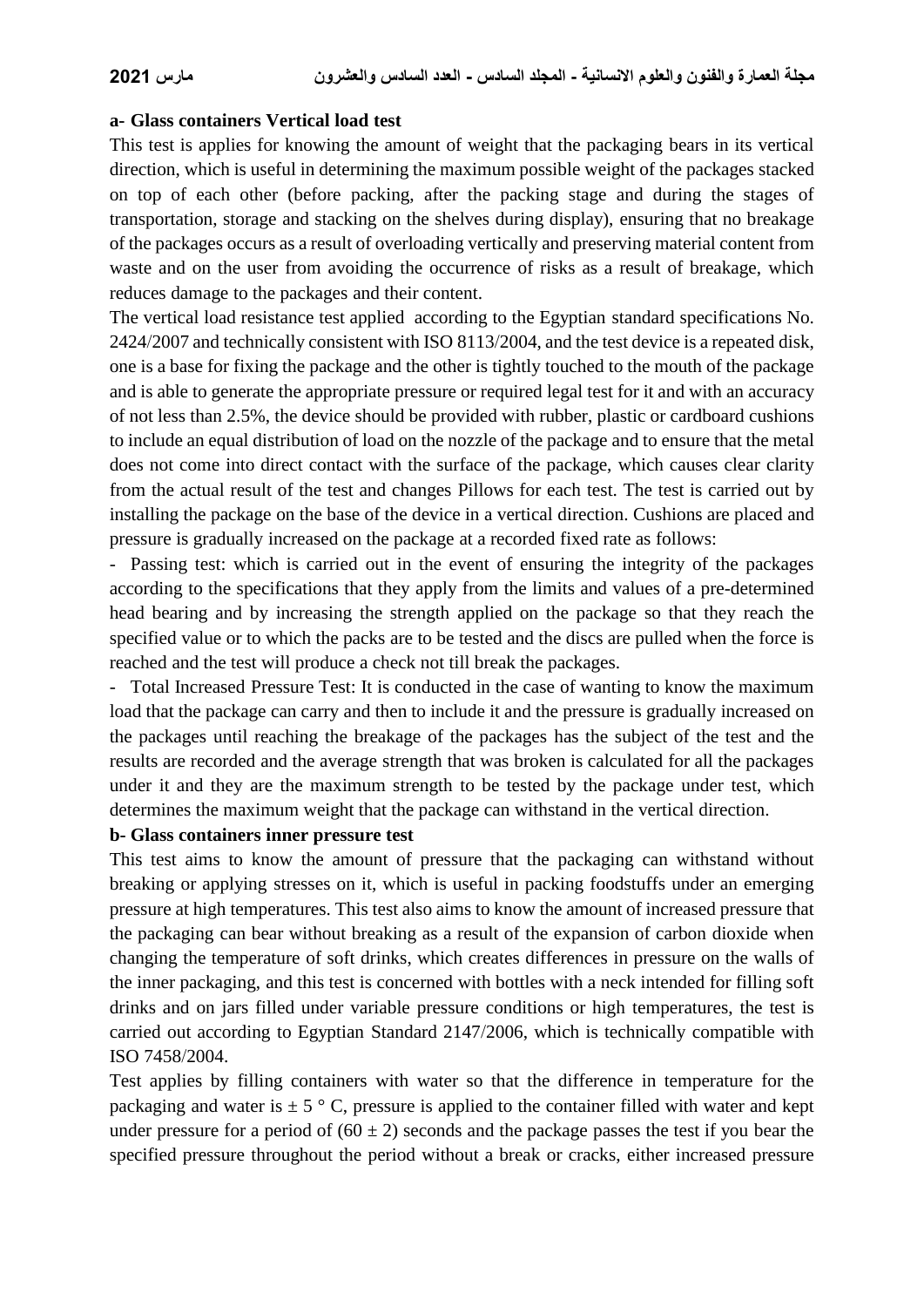test, the pressure is constantly increased at a rate of 1 bar (air pressure) until it breaks from 50% to 100% of the tested containers.

#### **c- Glass containers Thermal resistance test**

This test aims to find the amount of tolerance of the glass packaging for the sudden change in temperature, and this test is very important for the glass packages used to fill foodstuffs under high temperatures, as is the case in pastiest and jelly food (jam - sauce). The test is carried out according to Egyptian Standard 2423/2007, which is technically compatible with ISO 7459/2004.

The device used in the test is two basins, each with a capacity of 8 litres of water per kilogram of glass, one of them is a cold water bath basin t1 with a temperature of  $(22 \pm 5)^{0}$  C and the other is a hot water bath basin t2 that is set at the temperature to be tested according to it. Both basins should be equipped with a water temperature preservation feature  $(\pm 1)$   $\cdot$ C, and provide the device with a basket of inert material that does not cause damage to the containers and is divided so that it can accommodate the packages in a vertical direction and equipped with a perforated lid to prevent the buoyancy of the packages when submerged.

The test is done by filling both hot and cold water baths so that the top of the rim of the glass containers is below the surface of the water with a distance of no less than 50 mm, and the containers are submerged in the hot water bath, and it is set to keep its pre-set temperature for a full 5 minutes and then lift the basket and move during a period of time not exceeding 16 seconds for the cold water bath and leave for 30 seconds, then the basket is raised to inspect the containers under test by examining each container to determine if cracks or fractures occurs during the test.

Passing the glass containers under test is determined if the number of tested containers in which fractures or cracks were found is less than the specified or agreed number in the sample, when exposed to the specified temperature difference (the amount of impact), and the increased test determines the percentage of cracks set by raising temperatures gradually 5 ° C at a time and retesting until 50% of the sample size being tested is broken or excluded, while the overall increment test is determined by re-passing the pass on the passed samples until all the containers under test are broken.

#### d- **Glass containers Spectrophotometric test**

This test is applied on glass containers for food that are used to fill materials that are affected by light, as in case of some soft drinks that are packed in green or honey-coloured glass containers, or as it is in some types of food oils. The test is done by using a spectrophotometer, and the container is cut with an appropriate machine, then you choose a piece of thickness that represents the average thickness of the body of the container and its edges are refined to fit the installation of the device taking into account not to scratch the surface of the glass. Then the sample is washed and dried with caution, and the sample should be carefully wiped with a suitable soft cleaning paper (or the paper for cleaning lenses) before placing it directly in the device, the sample can be fixed with sticky wax material or any other suitable means taking into account not to print fingers or any other signs on the sample that is in the path of light.

The sample is placed in the device so that the cylindrical axis is parallel to the level of the longitudinal slit from which the light passes and its centre is as far as possible on the straightness with the centre of the light opening so that the light passing through the hole falls vertically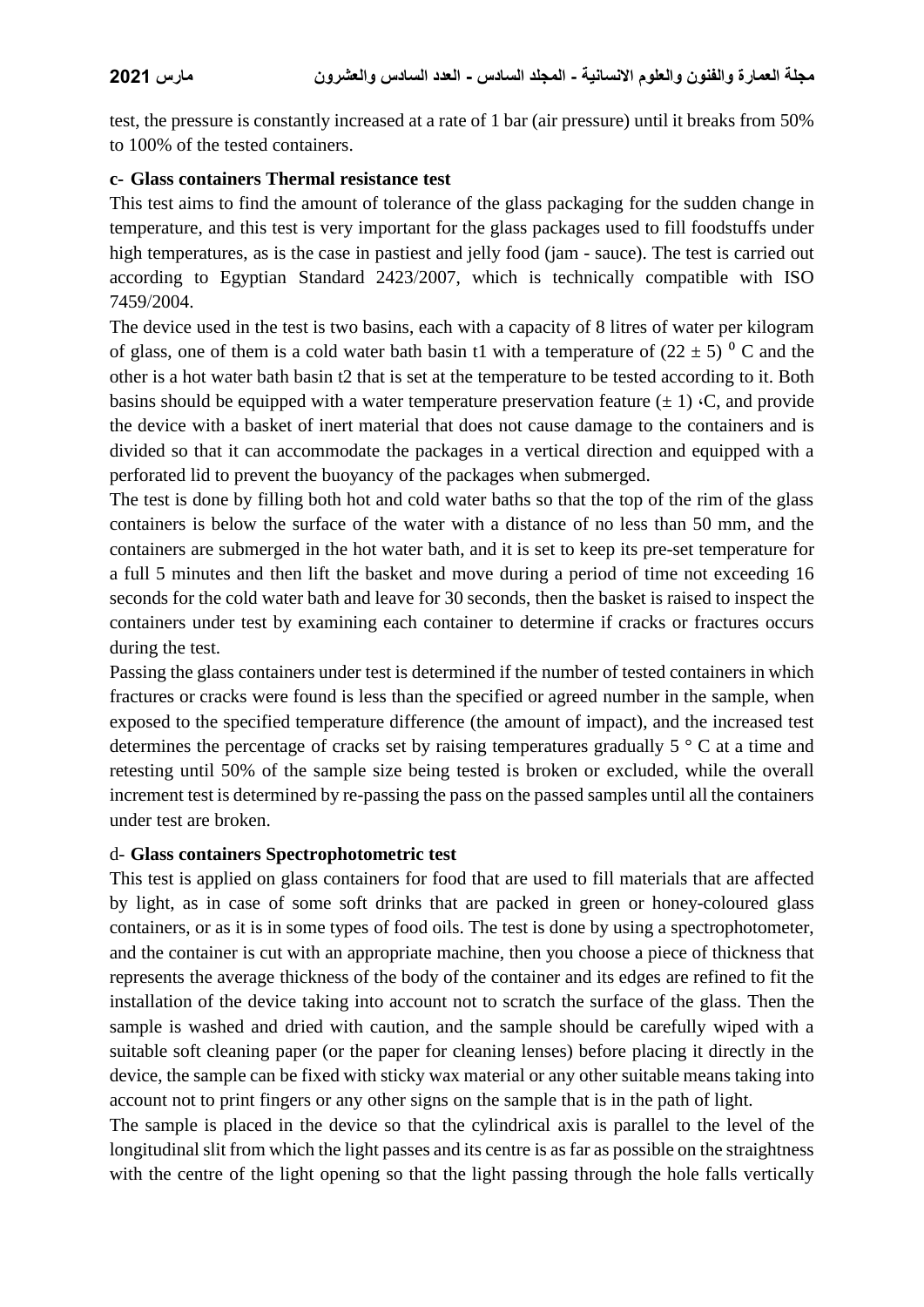onto the sample and the light reflection is minimal, permeability of the sample is measured by comparison with air in the specified spectrum area, if the spectrometer is equipped with an automatic recording device, and if the spectrometer is manually measured, it is measured every 20 nanometres in the spectrum area between 290 nanometres to 450 nanometres. The intensity of the light transmitted through the sample for the glass containers used must not exceed 10% at any wavelength in the range from 290 nanometres to 450 nanometres for glass colour brown or honey.

#### **e- Glass containers Polariscopic test**

This test aims to ensure the cooling quality of the glass containers, which is the stage in which the stresses are eliminated, which directly affects all properties of the physical and chemical packaging. A cooling defect, besides, it is an important test that is carried out regularly on the samples of the packages to ensure that the cooling process is proceeding in an appropriate manner for the package. Polarized light (light rays traveling in one linear direction) is used to detect the amount of stresses of the glass, and that when the polarized light passes through a sample of glass that has stresses, it deviates from its path, this deviation is directly proportional to the amount of stresses in the glass, which indicates the degree of fermentation quality of the package (Cooling). The test conducted according to the Egyptian standard specification 816 / 2006, which is technically compatible with the American Society for Materials ASTM C148- 2000.

The test is based on determining the amount of light delay of the sample and comparing it with reference discs using the polariscopic, in the case of packages with a light delay less than 150 nm, and the polarimetry is used in the case of light delay less than 565 nm, and the degree of polarization of light at all points in the field must not be less than 99%.

## **f- Chemical durability test for Glass containers**

The chemical resistance test aims to know the chemical tolerance of the glass packaging and its inability to interact with its contents and the degree of the solubility of some components from the inner packaging surfaces in water, which can harm the properties of the content material and directly affect human health. So sometimes it is necessary to take due precautions and ensure that the used packaging will not be affected by its exposure to different temperatures due to the melting of any of its internal surface components with the substance content. Most of the food glass containers are made from soda-lime glass and their chemical resistance is tested by conducting a test of the resistance of the glass pellets to water at a temperature of 98 degrees Celsius.

The test is done by grinding a portion of the glass containers and sifting it with sieves of specific diameters, then washed the granulated glass granules with water and acetone, and then dried, to collect 2 grams of glass granules with a granular size ranging from 300-500 microns. 60 minutes at 98. The glass is evaluated by the degree of water resistance of the glass by calibrating the extracted solutions, and the average results values are expressed in millilitres of the hydrochloric acid solution used for calibration per gram of the sample. The acid equivalent can be calculated from the extracted alkali (Na2O) in micrograms per gram of glass granule. The glass is classified according to the acid consumed and the equivalent of alkali, expressed as Na2O. The glass ranks are determined by Table No. (1) and their suitability for filling different materials.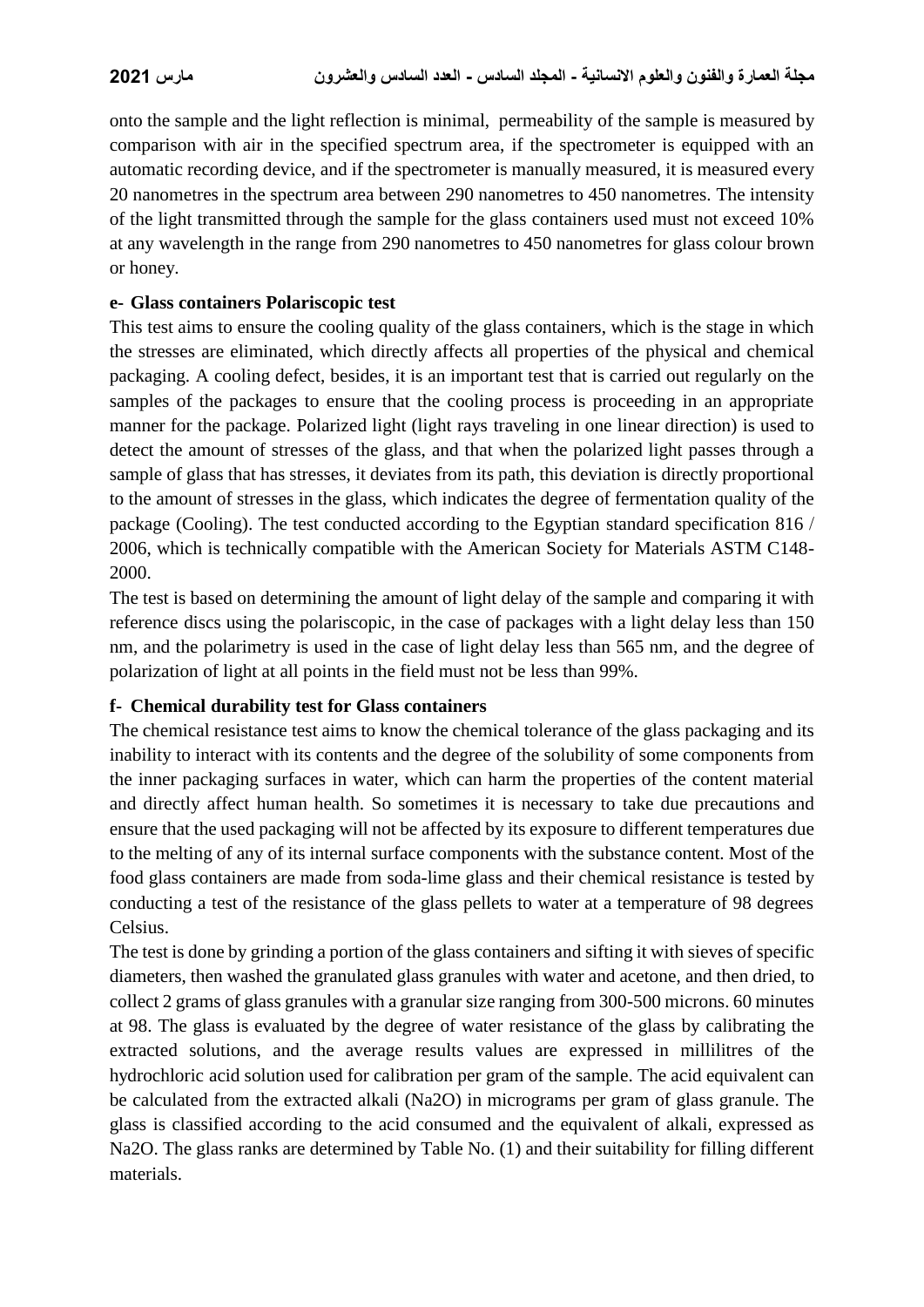| Consumption of HCl solution                                       | Rank             |
|-------------------------------------------------------------------|------------------|
| $(0.01 \text{ ml} / L)$ per gram of glass                         |                  |
| granule $\text{m1}/\text{g}$                                      |                  |
|                                                                   |                  |
| Less than or equal to $0.1$                                       | HGA1             |
| Greater than 0.1 and less than                                    | HGA <sub>2</sub> |
| or equal to $0.2$                                                 |                  |
| Greater than 0.2 and less than                                    | HGA3             |
| or equal to 0.85                                                  |                  |
| Greater than 0.85 and less than                                   | HGA4             |
| or equal to 2                                                     |                  |
| Greater than 2 and less than or                                   | HGA5             |
| equal to 3.5                                                      |                  |
| The term HGA indicates the resistance of the glass pellets by the |                  |
| method of testing the water pellets.                              |                  |
|                                                                   |                  |

Table (1): Limits of the values of the glass granular resistance to water at 98  $\degree$  C. for 60 minutes

## **6- Quality relationship to the different production processes:**

 A questionnaire was conducted to verify the extent of application of the tests in the production stages (glass packaging industry - packing), and the questionnaire targeted the quality officials of the packaging production factories as well as the packing factories for foodstuffs (final product exit), and questions focused on the opinion of those in charge of the industry on the importance of applying quality tests and its impact on the quality of the containers and the product, as well as the extent to which these tests are applied in the production stages to reach the final product, the following has been shown:

- Wide number of glass food containers manufacturers exceeds the number of pharmaceutical glass containers manufacturers and all manufacturers of glass packages have shown the importance of conducting quality tests for glass packages and that they significantly affect the quality of the package.

- Manufacturers of glass containers and packing operators have indicated that conducting quality tests on glass containers is effective in all stages of the glass packaging (the life cycle of the packaging) with a noticeable degree, and that the vast majority perform tests on the glass containers (packaging factories), or contract on containers as a packaging with acceptable specifications and test results (Packing factories).

From the answers, it became clear the importance of performing the tests for the questionnaire sample (manufacturers – packaging factors), for the mechanical properties (thermal shock - vertical load - internal pressure), physical (light transmittance) and chemical (chemical resistance to water), and their effect on the final quality of the glass containers to ensure its utility efficiency, which raises production rates, reduces defects and raises marketing rates.

- Some tests are carried out in ways that are specific to the institution and values and limits outside the specifications sometimes, or according to the user data of the test device and are not